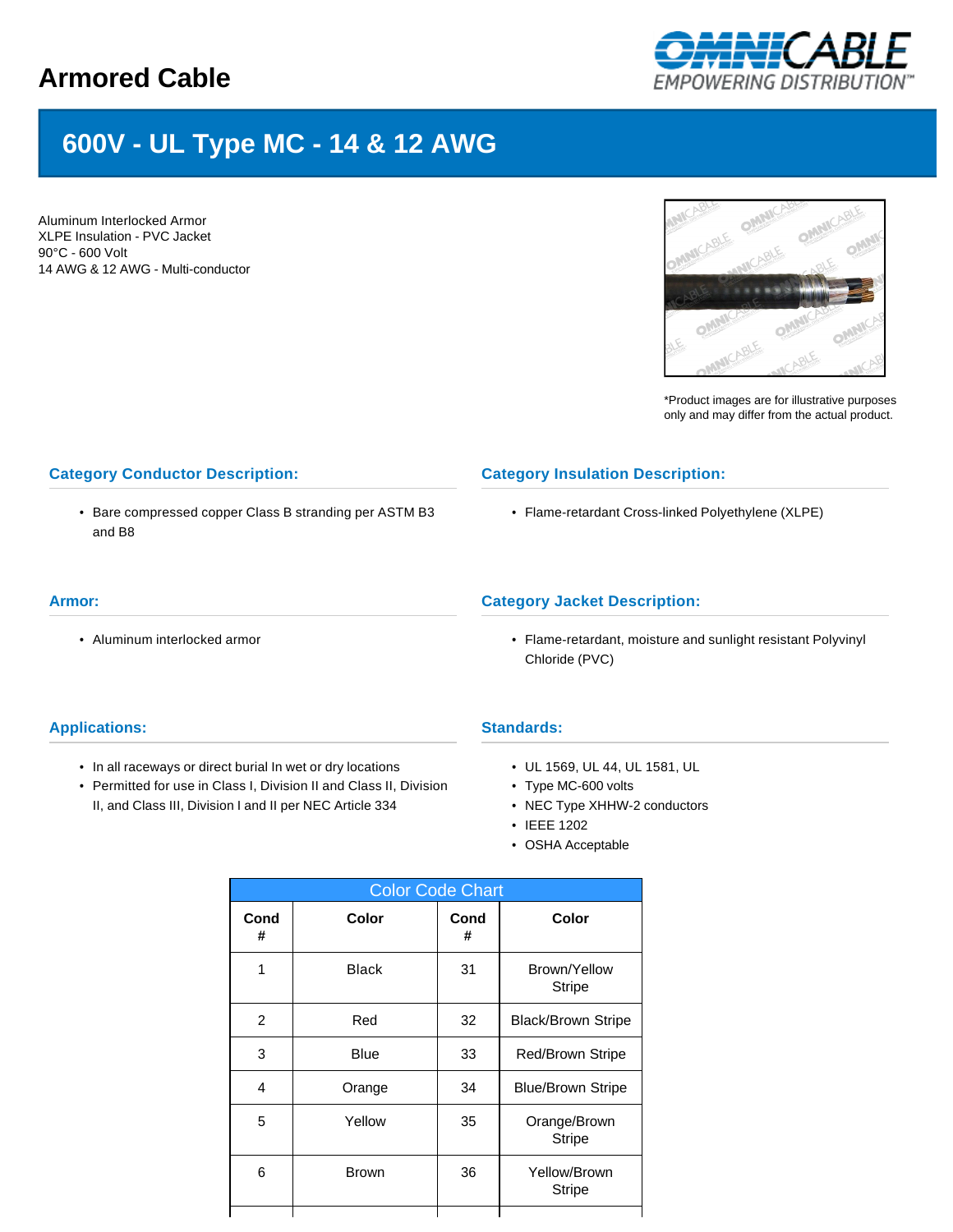| 7  | Red/Black Stripe               | 37                           | <b>Black</b>                  |  |  |
|----|--------------------------------|------------------------------|-------------------------------|--|--|
| 8  | <b>Blue/Black Stripe</b>       | 38                           | Red                           |  |  |
| 9  | Orange/Black Stripe            | 39                           | Blue                          |  |  |
| 10 | Yellow/Black Stripe            | 40                           | Orange                        |  |  |
| 11 | <b>Brown/Black Stripe</b>      | 41                           | Yellow                        |  |  |
| 12 | <b>Black/Red Stripe</b>        | 42                           | <b>Brown</b>                  |  |  |
| 13 | <b>Blue/Red Stripe</b>         | 43                           | Red/Black Stripe              |  |  |
| 14 | Orange/Red Stripe              | 44                           | <b>Blue/Black Stripe</b>      |  |  |
| 15 | Yellow/Red Stripe              | 45                           | Orange/Black<br><b>Stripe</b> |  |  |
| 16 | <b>Brown/Red Stripe</b>        | 46                           | Yellow/Black Stripe           |  |  |
| 17 | <b>Black/Blue Stripe</b>       | 47                           | <b>Brown/Black Stripe</b>     |  |  |
| 18 | <b>Red/Blue Stripe</b>         | 48                           | <b>Black/Red Stripe</b>       |  |  |
| 19 | Orange/Blue Stripe             | 49<br><b>Blue/Red Stripe</b> |                               |  |  |
| 20 | Yellow/Blue Stripe             | 50<br>Orange/Red Stripe      |                               |  |  |
| 21 | <b>Brown/Blue Stripe</b>       | 51                           | Yellow/Red Stripe             |  |  |
| 22 | <b>Black/Orange Stripe</b>     | 52                           | <b>Brown/Red Stripe</b>       |  |  |
| 23 | Red/Orange Stripe              | 53                           | <b>Black/Blue Stripe</b>      |  |  |
| 24 | <b>Blue/Orange Stripe</b>      | 54                           | Red/Blue Stripe               |  |  |
| 25 | Yellow/Orange<br><b>Stripe</b> | 55                           | Orange/Blue Stripe            |  |  |
| 26 | Brown/Orange<br>Stripe         | 56                           | Yellow/Blue Stripe            |  |  |
| 27 | <b>Black/Yellow Stripe</b>     | 57                           | <b>Brown/Blue Stripe</b>      |  |  |
| 28 | <b>Red/Yellow Stripe</b>       | 58                           | Black/Orange<br><b>Stripe</b> |  |  |
| 29 | <b>Blue/Yellow Stripe</b>      | 59                           | Red/Orange Stripe             |  |  |
| 30 | Orange/Yellow<br><b>Stripe</b> | 60                           | <b>Blue/Orange Stripe</b>     |  |  |